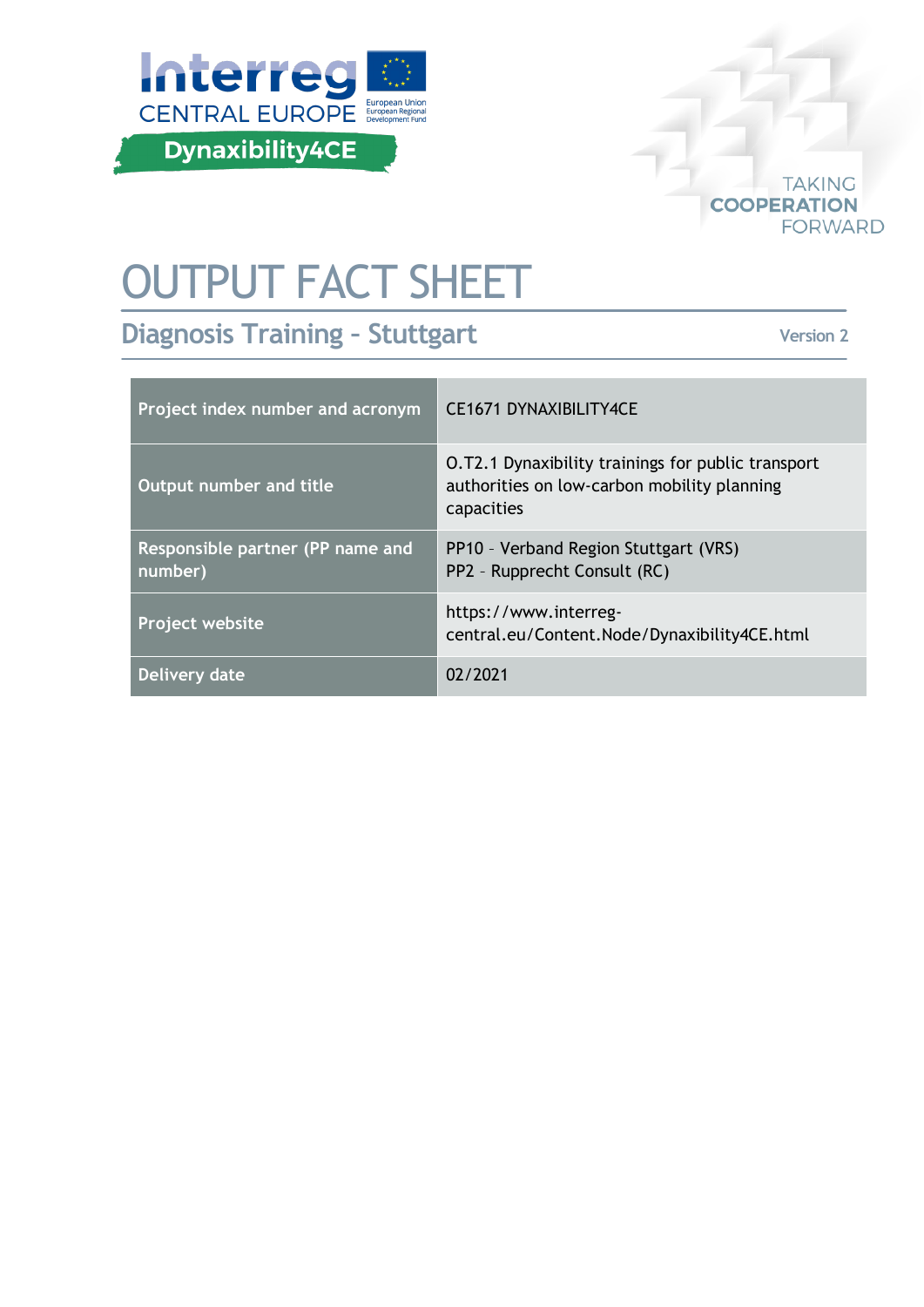

## **Summary description of the implemented training measure(s), explaining the specific goal(s),target groups and transnational added value**

Dynaxibility4CE's diagnosis training aims to analyse (and build capacities for such exercise) the current situation in the FUAs of project partners in terms of "readiness" to plan and implement new innovative mobility solutions and policies - from the areas of CCAM, MaaS and UVAR- in a complex and dynamic environment. The diagnosis training aims to create a clear understanding of the current "readiness level" of the FUAs and increase their dynaxibility (as the ability to plan and act in complex and dynamic environments) based on a critical examination of the organisation and joint analysis of the changes required to enable informed decision-making on the deployment of new mobility solutions.

The designed methodology for the diagnosis training workshops is described in deliverable D.T.2.1.1. It follows the systemic change management model OSTO, which stands for Open, Social, Technological and Economic system parts in a holistic System Model perspective. The project follows the structural version of the model and focuses on design elements and (system-) behaviour, to facilite the management of the steadily increasing dynamism and complexity of mobility systems and to find new action strategies to plan transformation towards innovative low-carbon or zero-emission mobility systems respectively.

In the case of the Stuttgart Region, the training was held on a virtual environment (online videoconference), due to the COVID-19 pandemic restrictions. It focused on the analysis of implementation scenarios for CCAM. The University of Stuttgart presented the results of the modelling study on the "Integration of autonomous on-demand ridesharing vehicles into the public transport system in a periurban area in Stuttgart Region". Representatives from the VRS (PP10) attended the training (target group). PP2 RC also participated, supporting the analysis and diagnosis. Participants discussed the results of the modelling study and analysed its key conclusions and recommendations for CCAM deployment in the Stuttgart Region.

#### **NUTS region(s) where training(s) have been conducted (relevant NUTS level)**

The training was directed to the Region Stuttgart (Germany), including the following NUTS regions:

- DE11 Stuttgart
- DE111 Stuttgart, Stadtkreis
- DE112 Böblingen
- DE113 Esslingen
- DE114 Göppingen
- DE115 Ludwigsburg
- DE116 Rems-Murr-Kreis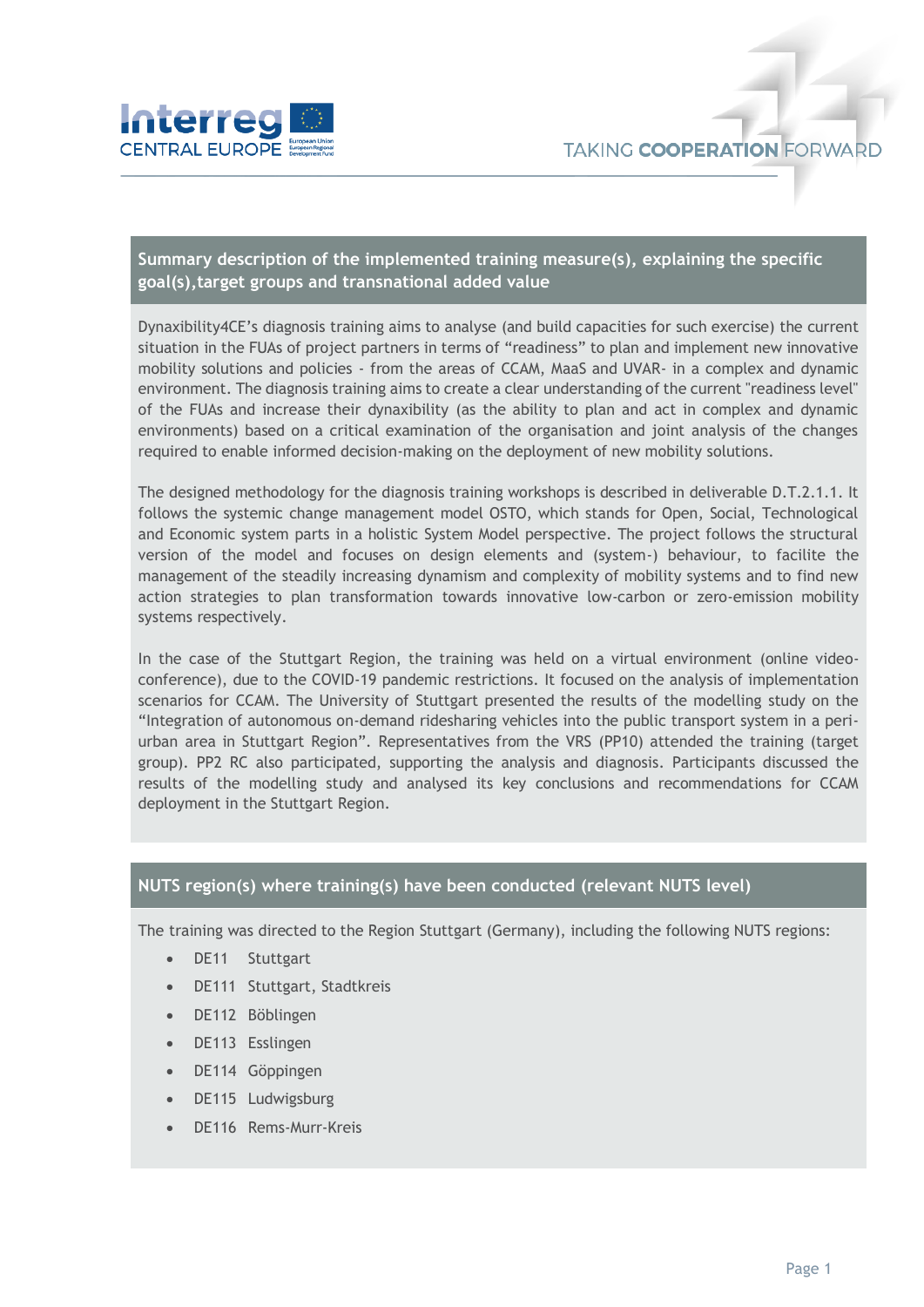

## **Expected impact and benefits of the trainings for the concerned territories and target groups**

Public (transport) authorities participating in the training have received first-hand guidance on useful methodologies to assess the city's readiness to plan for innovative mobility solutions, and enhanced their knowledge and capacities to make informed decisions about CCAM deployment in the Stuttgart FUA. In addition, the training methodology builds up capacities to perform a diagnosis analysis, assess action scenarios and plan for innovative mobility services (incl. on-demand, ridesharing CCAM solutions).

Through the analysis of implementation scenarios for CCAM, based on the results of the described modelling study conducted, conclusions and recommendations were derived on the effective integration of autonomous on-demand ridesharing services into the public transport system. In this way, the exercise provides guidance and key input towards the development of an Action Plan (D.T1.2.3) for the Stuttgart FUA. The results of the workshop will be used as a basis for the action planning towards the implementation of low-carbon mobility solutions, and the assessment of needs and knowledge gaps for their realisation. The training strengthens local practices for CCAM implementation planning, to more effectively address the FUA's mobility challenges and the needs of its citizens.

Besides, it serves to identify key challenges and support needs that will guide the development of Dynaxibility4CE's tools and methodologies for low carbon mobility planning. In particular, the analysis and findings of the scenario assessment study, provide useful input for the ongoing preparation of Dynaxibility4CE's guideline for MaaS/CAD-ready transport models, topic guide for the integration of CCAM in SUMP processes, and CCAM-readiness self-assessment tool.

### **Sustainability of the training(s) and developed training material(s) and their transferability to other territories and stakeholders**

The methodology (and tools) that guide Dynaxibility4CE's diagnosis training are published in deliverable D.T2.1.1. This document serves as guidance to other cities/stakeholders that aim to tackle the challenge of planning for low carbon innovative mobility solutions.

Besides, the experiences and results from the conducted analysis on the project's FUA (and action plans to be developed) will provide valuable good practice examples for other transport authorities and stakeholders. The strategies and lessons learned (e.g., conclusions of the conducted study for ondemand autonomous transport in the Stuttgart Region) serves to inform other territories.

Furthermore, the identified support needs (for a variety of local contexts) will guide the development of new tools and methods for planning for low-carbon mobility trends and to improve air quality, which can be exploited by other cities and regions.